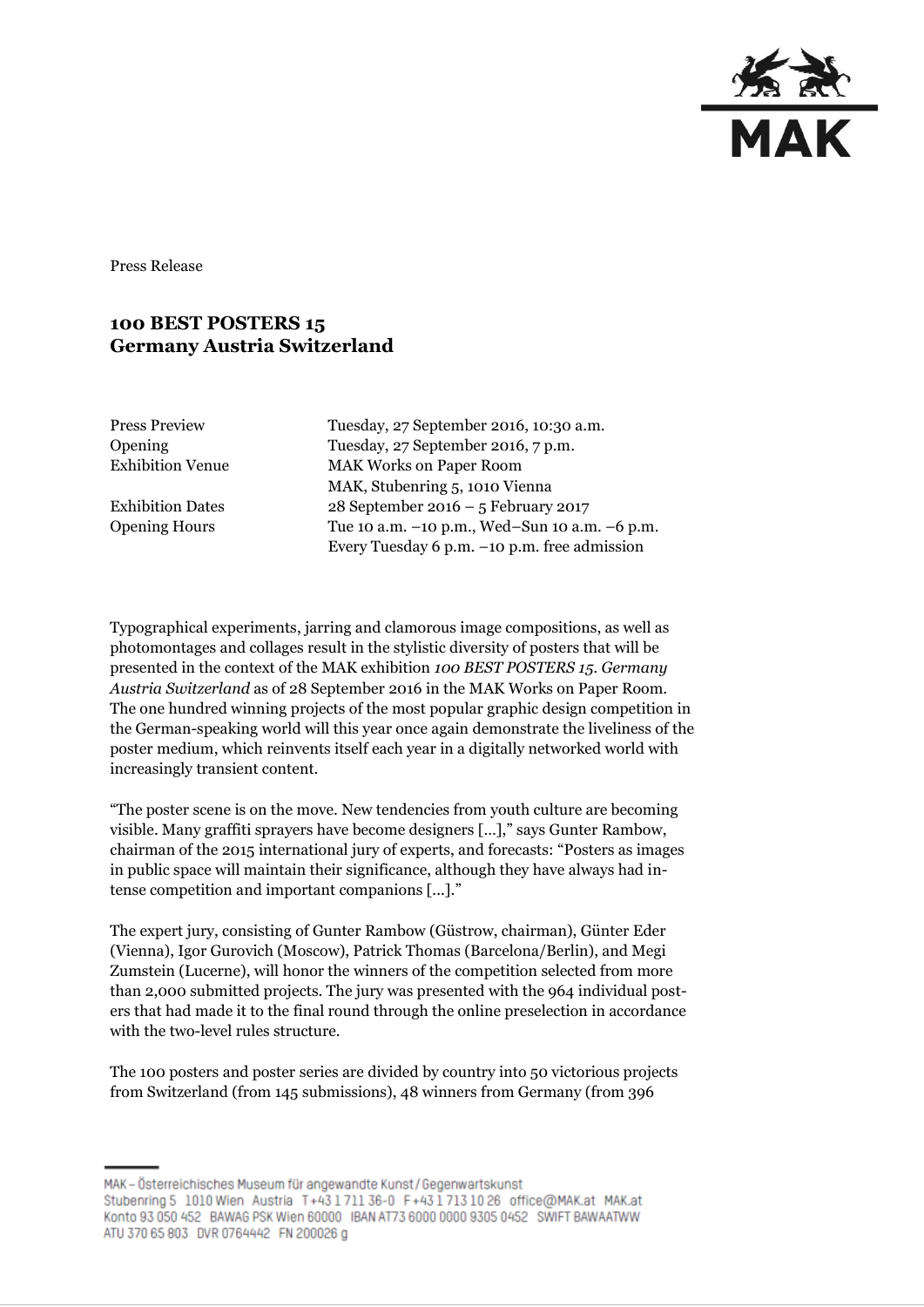

submissions) and two winning projects from Austria (from 64 submissions). A total of 605 entrants, of these 125 agencies or graphic and design agencies, 465 individual designers and 15 clients, participated in the competition.

Despite the significantly increased number of Austrian participants in comparison to the previous year, Austria was only represented in 2015 by two winning projects from among the hundred honored works. Stefan Joch from the ZWUPP studio created a homage to the controversially discussed Austrian-Serbian football player Marko Arnautović with *Astronautovic*. The independently created poster was produced with the silk-screen process and is based on Michael Kranewitter's photography of the athlete, which is found widely distributed in the media. The stylized protective suit and the space helmet suggest a hermetic space surrounding the footballer and open up a broad field of possible interpretations.

The second winning Austrian project originated in the studio for visual design "Beton – Gruppe für Gestaltung." With the poster for the documentary film festival in the Bavarian district town of Schwandorf, Oliver Hofmann, Benjamin Buchegger, and Daniel Car have already convinced the jury for a second time with a purely typographical solution. 11 documentary films could be viewed in 2015 under the motto "Forms of Resistance."

Timo Lenzen, a student at the University of Art and Design in Offenbach am Main (Germany), realized a surprisingly poetic solution with his *stripped hills* poster for a lube product of the Durex Group in China. Nude, graphically strung together bodies, the contoured lines of which join to form a hilly landscape, harmonize the product and the visualization in an imaginative way.

With an entirely black and white poster, Erich Brechbühl and Kim Migliore present the headphone parties in the swimming pool of the former municipal swimming pool of the city of Lucerne. Brechbühl and Migliore transpose the theme of *silence of the dance* in a graphically objective manner: A headphones cable winds to form the title text, while the blurring contour of the cable in the background is reminiscent of dance movements.

Clichéd Alpine romanticism was the theme of several winning Swiss projects in 2015. Ollie Schaich and Ruedi Zürcher from Bureau Collective, for example, designed posters for Swiss tourism with the photo collage *Andermatt*. Using a photograph by Charles Nègre, they designed new posters for an initiative of the Weltformat association for advertizing tourism destinations in Central Switzerland. The photo collage joins stereotypical areas like green Alpine meadows, forest and lake landscapes with glaciers and mountain massifs in a seemingly amateurish manner. The motif can't be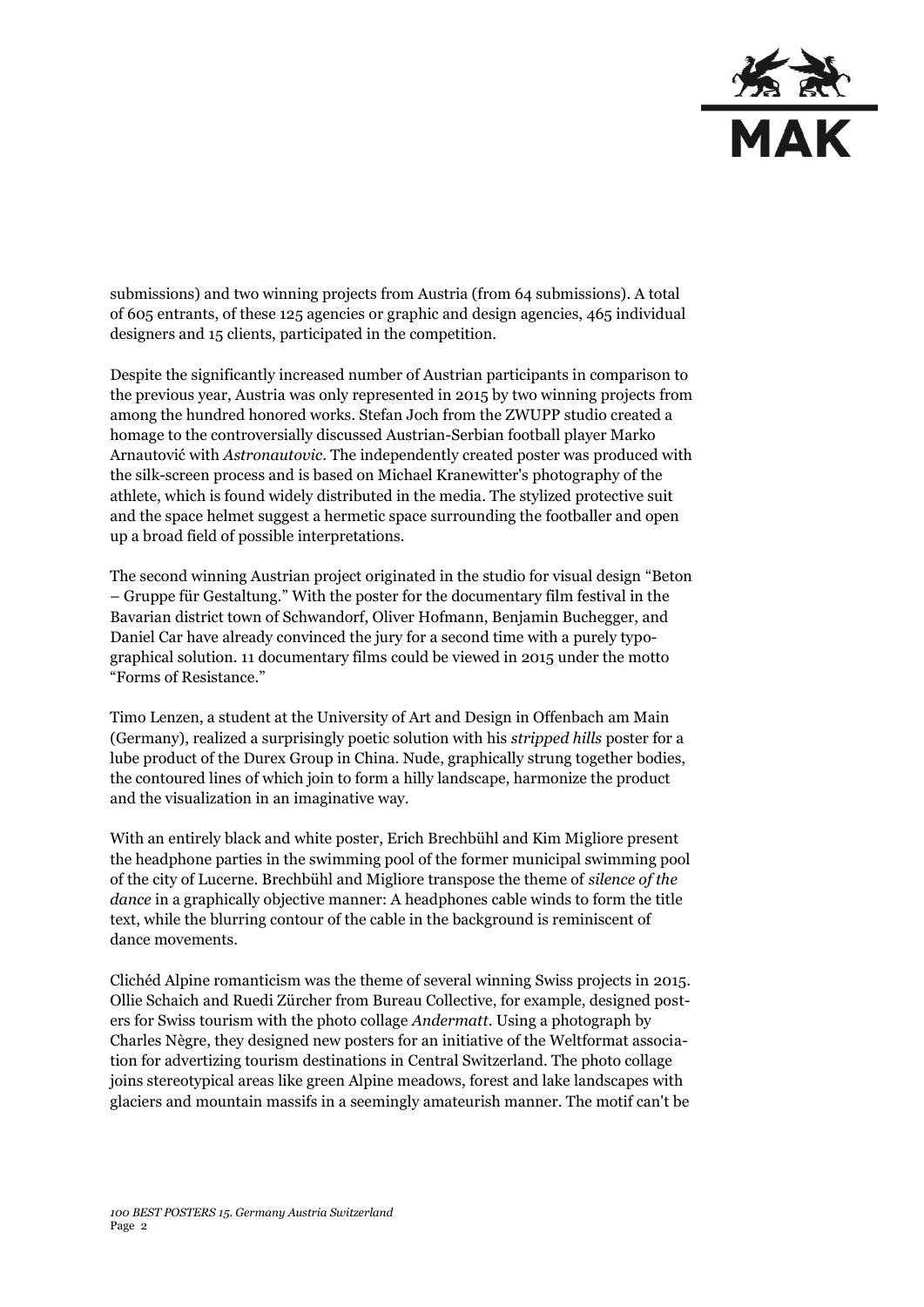

localized in topographical terms, but it is precisely this process that makes out the charm of the poster. The typographic text narrowing toward the top lends the subject additional depth and dynamic.

The AGI (Alliance Graphique Internationale) congress, which takes place in a different city each year, took place in Biel (CH) in 2015. Giorgio Pesce from the Poisson studio dealt with the announcement of the congress in a bravely unorthodox way. Entirely in the style of a photo poster of the 1970s, Pesce has a St. Bernard dog with a supply vest and a little cask posing in front of the Great Saint Bernard mountain. The poster functions like a Swiss retro classic. Handed down subjects are embedded in creative contexts with changed content and thus seem refreshingly new.

Fabienne Burri and Cybu Richli, C2F (Lucerne) are responsible for the corporate design of the catalog, the web visuals, and the print material. A detailed overview of all winners of the years 2001 to 2015 has been available since June 2001 at the homepage of the Beste Plakate e. V. association. www.100-beste-plakate.de

The catalog for the exhibition *100 BESTE PLAKATE 15. Deutschland Österreich Schweiz / 100 BEST POSTERS 15. Germany Austria Switzerland* (Atlas 15), 192 pages, with the thematic special article "Idee wird Form / Giving form to ideas" by Anita Kühnel will be released for the exhibition by the publishing house 100 BP Books, Radebeul 2016. Available at the MAK Design Shop for € 34.80.

A cooperation between the MAK and the association 100 Beste Plakate e. V.

Press photos for the exhibition are available for download at MAK.at/press.